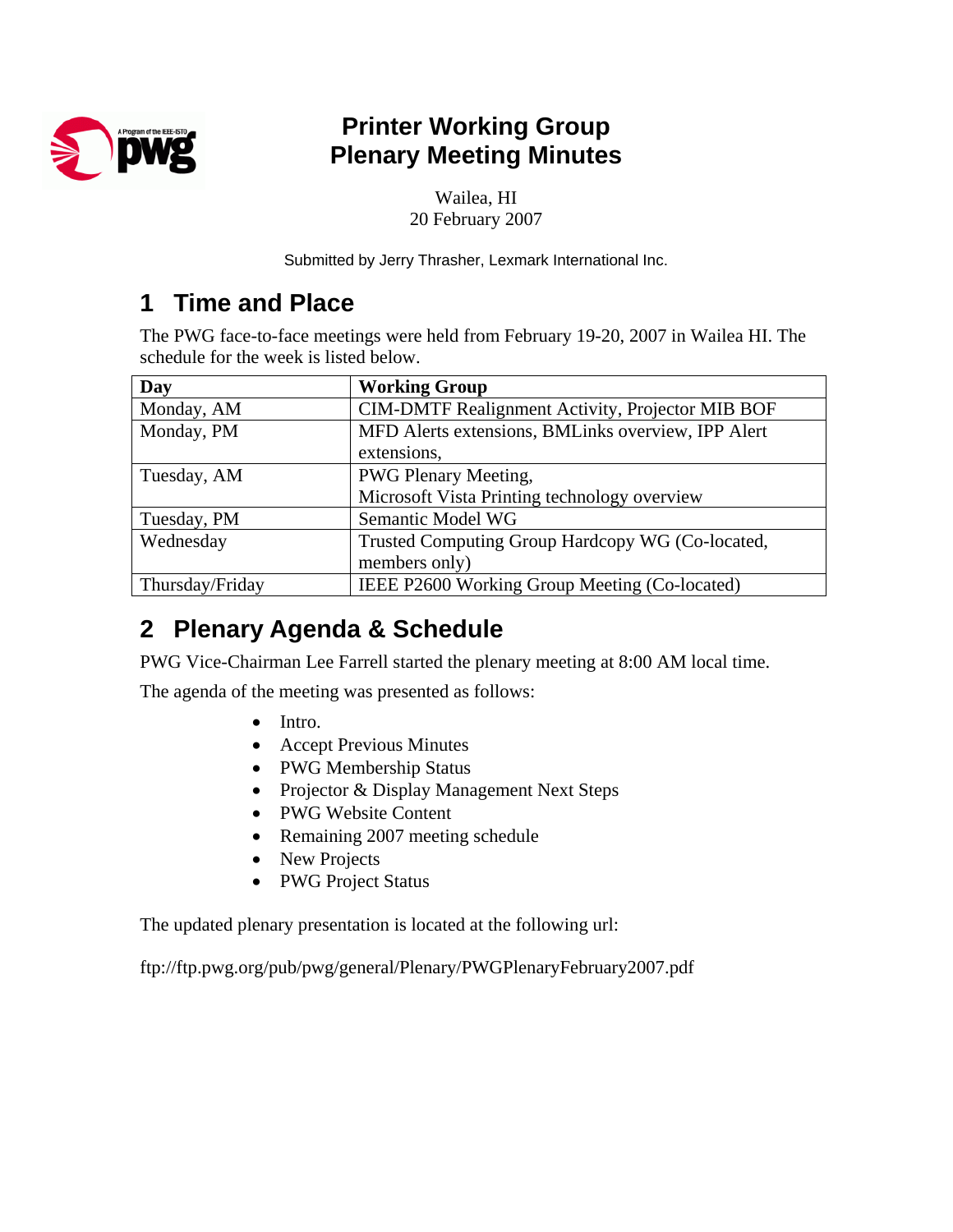# **3 Plenary Meeting Attendees**

| <b>Attendee</b>       | <b>Company</b>               | <b>Email Address</b>             |
|-----------------------|------------------------------|----------------------------------|
| <b>In Person</b>      |                              |                                  |
| <b>Lee Farrell</b>    | Canon Inc.                   | lee.farrell@cda.canon.com        |
| <b>Jerry Thrasher</b> | Lexmark International Inc.   | thrasher@lexmark.com             |
| Ole Skov              | <b>MPI-Tech</b>              | ole.skov@mpitech.com             |
| <b>Ron Bergman</b>    | Ricoh Co.                    | ron.bergman@ricoh-usa.com        |
| <b>Craig Whittle</b>  | <b>Sharp Labs of America</b> | cwhittle@sharplabs.com           |
| Pete Zheler           | <b>Xerox</b>                 | peter.zehler@xeroxlabs.com       |
| <b>Nancy Chen</b>     | Oki Data                     | nchen@okidata.com                |
| Yuichi Niwa           | Ricoh Co.                    | niwa@iod.ricoh.co.jp             |
| Takeshi Nakamura      | Kyocera Mita                 | Takeshi-nakamura@ktd-kyocera.com |
| <b>Richard Landau</b> | <b>Dell</b>                  | Richard_landau@dell.com          |
| <b>Chris Story</b>    | Ricoh Co.                    | Chris.story@ricoh-usa.com        |
| Shigera Ueda          | Canon                        | Ueda.shigera@canon.co.jp         |
| <b>Glen Petrie</b>    | Epson                        | Glen.petrie@eitc.epson.com       |
| <b>Walt Filbrich</b>  | Samsung                      | w.filbrich@samsung.com           |
| <b>Mike Fenelon</b>   | <b>Microsoft</b>             | Mike.fenelon@microsoft.com       |
| <b>Paul Danbold</b>   | Apple Inc.                   | danbold@apple.com                |
|                       |                              |                                  |
| <b>Via Phone</b>      |                              |                                  |
| <b>Ira MacDonald</b>  | High North Inc.              | imcdonald@sharplabs.com          |
| <b>Bill Wagner</b>    | TIC                          | wamwagner@comcast.net            |

# **4 Approval of Previous F2F Plenary meetings**

Meetings minutes were approved with the stipulation that the Steering Committee will review the action item to make sure there are no uncompleted action items.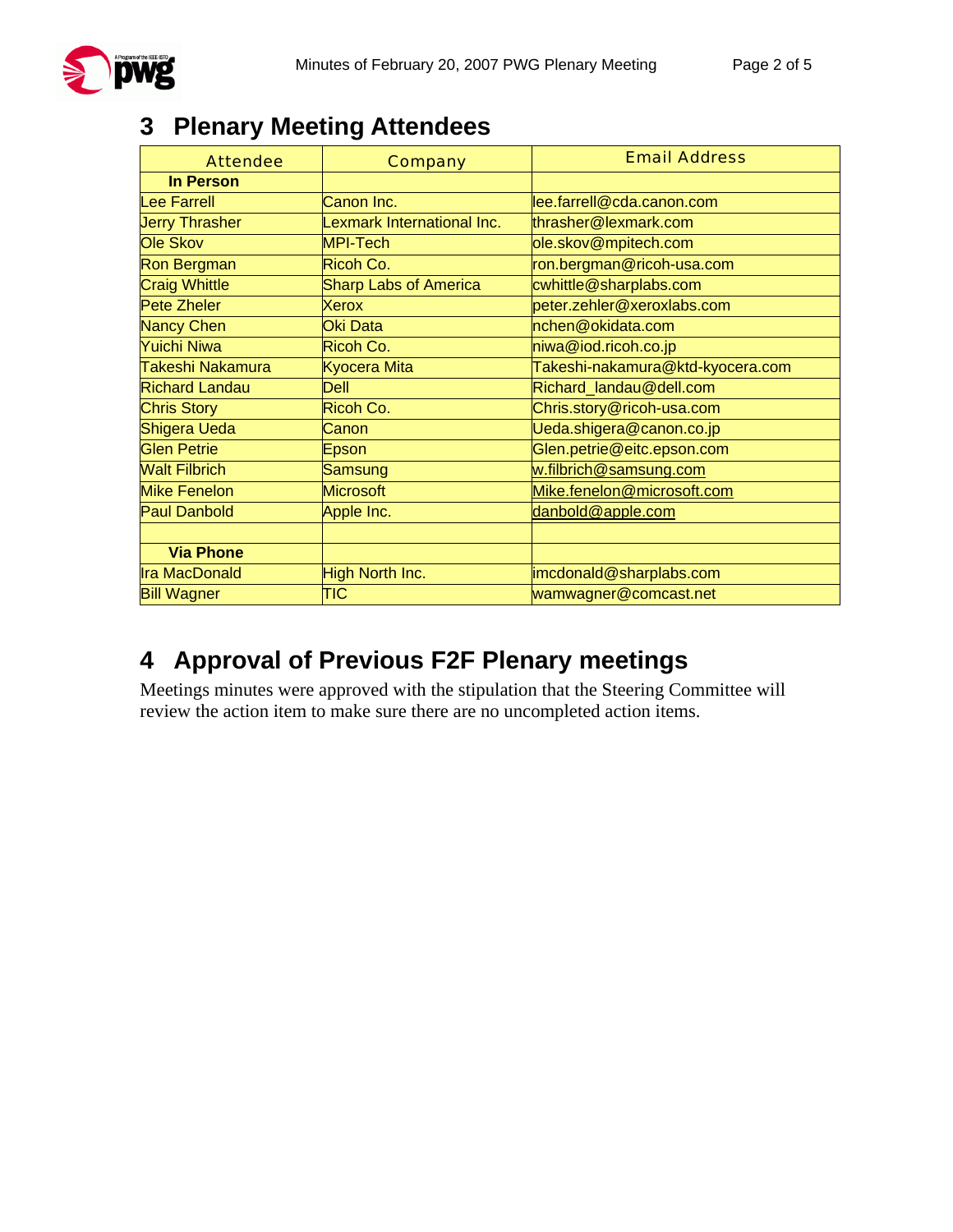At the time of the meeting (Feb. 2 report from the ISTO), the PWG membership was as follows:

| •366 Software                  | <b>.Lexmark International Inc.</b> |
|--------------------------------|------------------------------------|
| •Apple Inc.                    | <b>Microsoft</b>                   |
| •Canon, Inc.                   | •MPI Tech A/S                      |
| $\noindent$ Dell               | •Northlake Software, Inc.          |
| <b>.Easy Software Products</b> | <b>.Oasis Semiconductor Inc.</b>   |
| •Epson Inc.                    | •Peerless Systems Networking       |
| •Fuji Xerox Printing Systems   | •PMC-Sierra                        |
| •Hewlett-Packard               | <b>.RICOH Company Ltd.</b>         |
| <b>.IBM Corporation</b>        | •Samsung Electronics Corporation   |
| •Intermate A/S                 | <b>.Sharp Labs of America</b>      |
| •Konica Minolta                | •Xerox Corporation                 |
| •Kyocera                       | •Zoran (formerly Oak)              |

Note that the company names listed in red have NOT had payment for 2007 membership invoices received by the ISTO. Payment of these invoices was due by the end of January 2007.

It was mentioned that Oasis may now be Sigmatel.

**Action Item:** Harry Lewis will investigate the Oasis/Sigmatel relationship.

**Action Item:** Harry Lewis will contact the representatives of the companies that are in arrears on their dues payment.

## **6 Projector and Display Management BOF next steps**

There was discussion about how to progress the Projector & Display Management BOF to a PWG working group. The group briefly reviewed the draft charter and it was decided that there is some work still to prepare the draft charter for a PWG Formal Approval vote.

**Action Item:** Ira will work with Rick Landau on preparing the PDM Charter to be submitted for Formal Approval by the PWG. This is targeted for completion by the end of the PDM ad-hoc meeting in March.

# **7 PWG Web-site Content**

The content of the PWG web site is very out of date and/or inaccurate. This reflects badly on the PWG and its working group members. There has been a person identified that is willing to update the web site content if those content corrections are identified.

**Action Item:** Working Group chairs should examine the PWG web site content for their working group and define appropriate updates.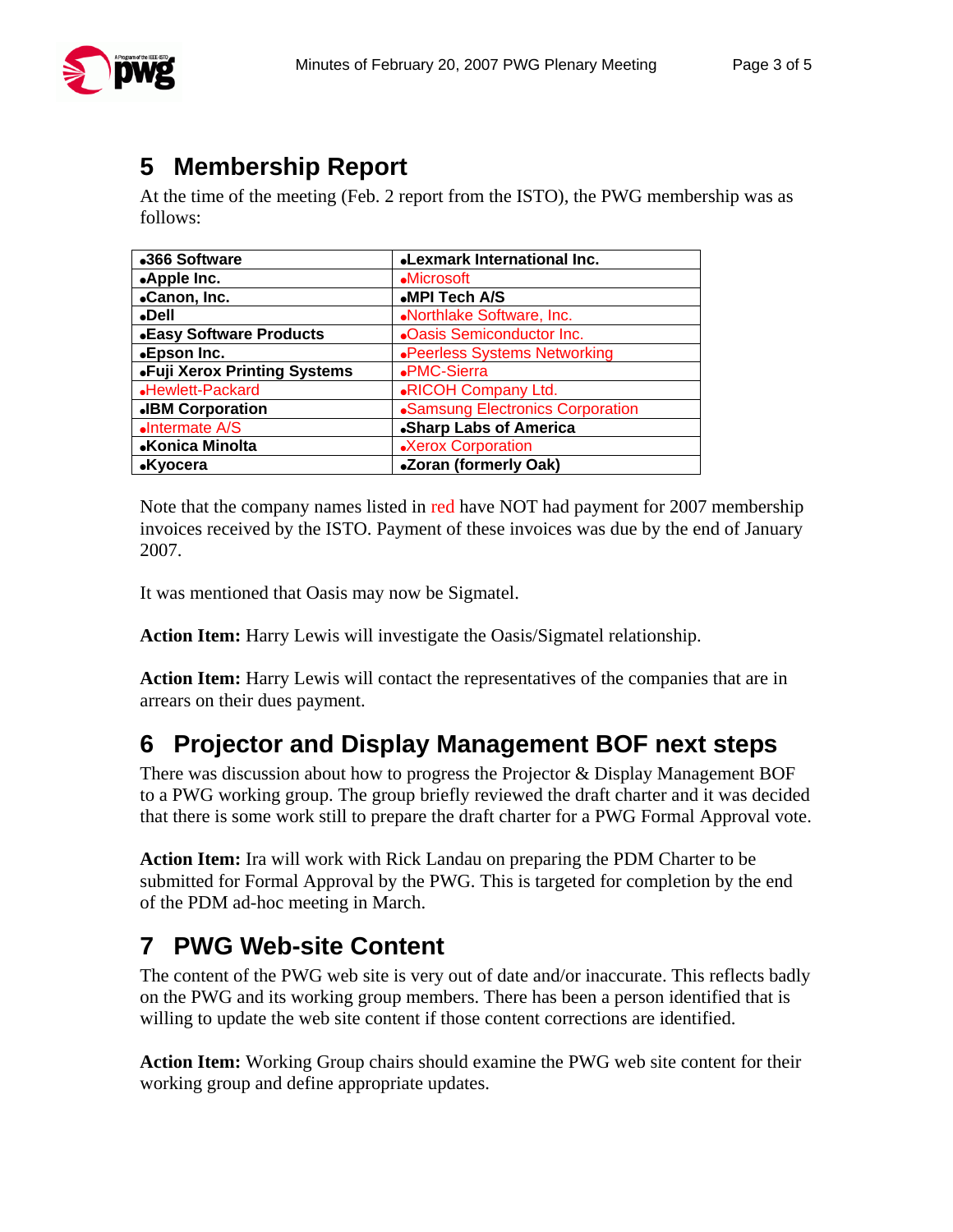

**Action Item:** Jerry Thrasher will investigate the possibility of providing Wi-Ki space on the PWG server that would have a very restricted set of people that can update it.

There may also be some opportunity to use Wi-Ki space on other public servers that may be investigated if the PWG server can't host the space. Richard Landau agreed to look at public Wi-Ki space logistics.

# **8 PWG Officer Elections in September 2007.**

The current terms for the three PWG officers expire in September 2007. PWG member companies please consider providing individuals to serve in the officer positions for the next two year term.

# **9 2007 Meeting Remaining Schedule**

Lee Farrell presented the remaining PWG F2F meeting schedule for 2007.

| 2007 Remaining Meeting Schedule: |                                    |  |
|----------------------------------|------------------------------------|--|
| <b>Meeting Dates</b>             | Location                           |  |
| April 26-27, 2007                | Piscataway NJ, (IEEE               |  |
|                                  | Headquarters)                      |  |
| Week of: July 9-13               | Seattle, WA (hosted by Microsoft)  |  |
| Week of: September 10-14         | Montreal Ont. (co-located with the |  |
|                                  | <b>Linux Foundation Printing</b>   |  |
|                                  | Summit)                            |  |
| Week of: December 10-14          | Austin, TX (tentatively hosted by  |  |
|                                  | Dell)                              |  |

# **10 Potential New PWG Projects**

The Vice-Chair requested that PWG members think about and identify potential new projects that would be appropriate PWG work items.

# **11 Reports from Constituent Working Groups**

Historically the plenary overviews of the active PWG projects have been targeted for members or other co-locating individuals that are attending the F2F meetings and PWG Plenary who don't normally participate in the individual working groups. Due to the fact the all of the attendees at this F2F meeting, and Plenary, also regularly participate in the individual working groups, the overview presentations were not presented at this PWG Plenary meeting. Presentation material is available for each of the working groups at the links provided below.

This procedure for handling the reports from working groups is targeted to be the standard procedure for plenary meetings in the future that aren't co-located with other groups and don't have new attendees.